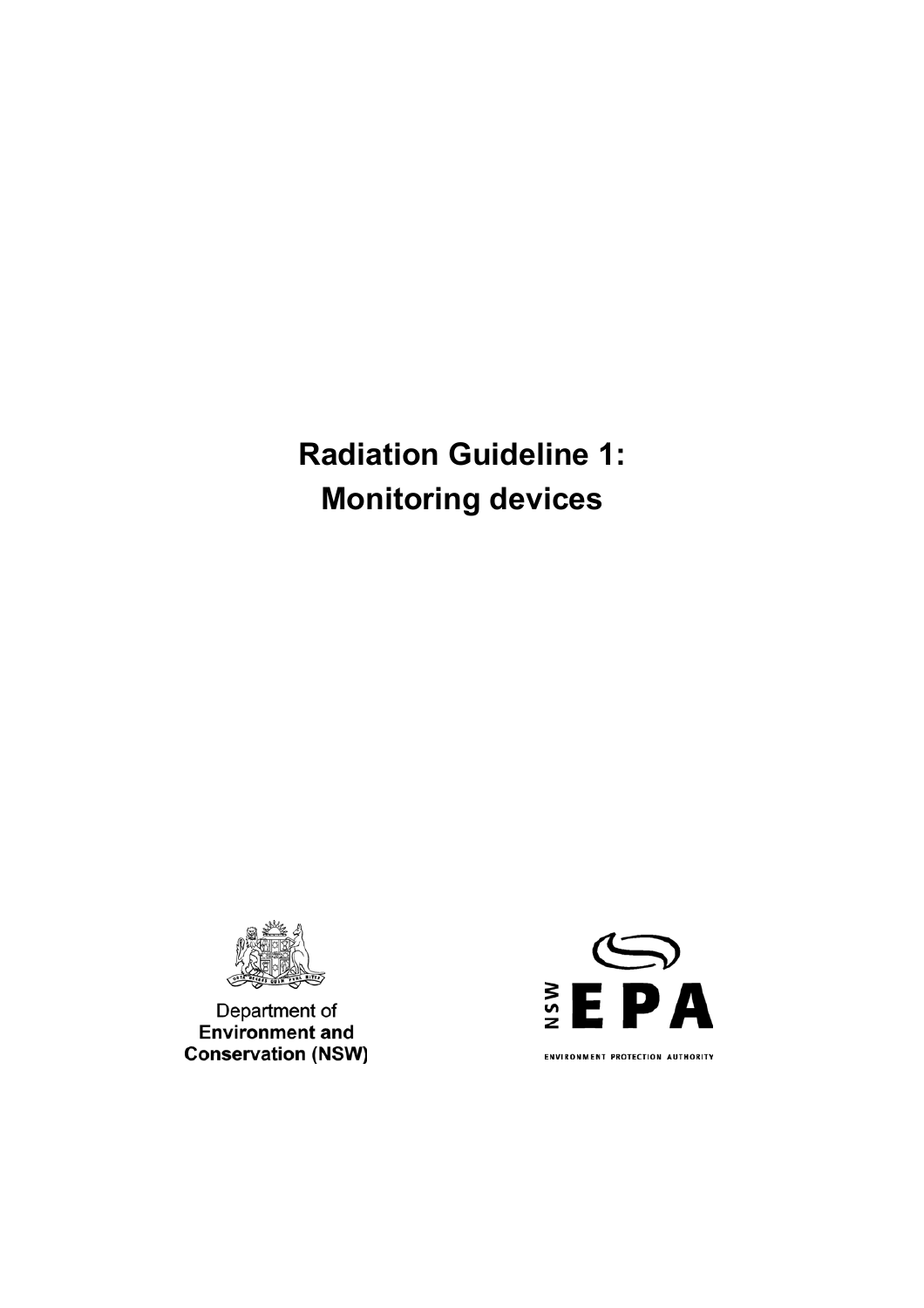This document is published by the Department of Environment and Conservation (NSW).

From 24 September 2003 the Department of Environment and Conservation (DEC) incorporates the Environment Protection Authority (EPA), which is defined in section 4 of the *Radiation Control Act 1990* as the Authority responsible for administering the Act and Regulation. Statutory functions and powers in the *Radiation Control Act 1990* continue to be exercised in the name of the EPA.

For further information on the matters discussed in this document contact the Department's Radiation Control Section on (02) 9995 5959 or email radiation@environment.nsw.gov.au.

Published by:

Department of Environment and Conservation (NSW) 59–61 Goulburn St Sydney NSW 2000 PO Box A290 Sydney South 1232 Phone: (02)9995 5000 (switchboard) Phone: 131 555 (information and publications requests) Fax: (02) 9995 5999 (publications requests) Email: info@environment.nsw.gov.au (publications requests) Website: www.environment.nsw.gov.au

The DEC is pleased to allow this material to be reproduced in whole or in part, provided the meaning is unchanged and its source, publisher and authorship are acknowledged.

ISBN 1 74137 110 4 DEC 2005/11

February 2005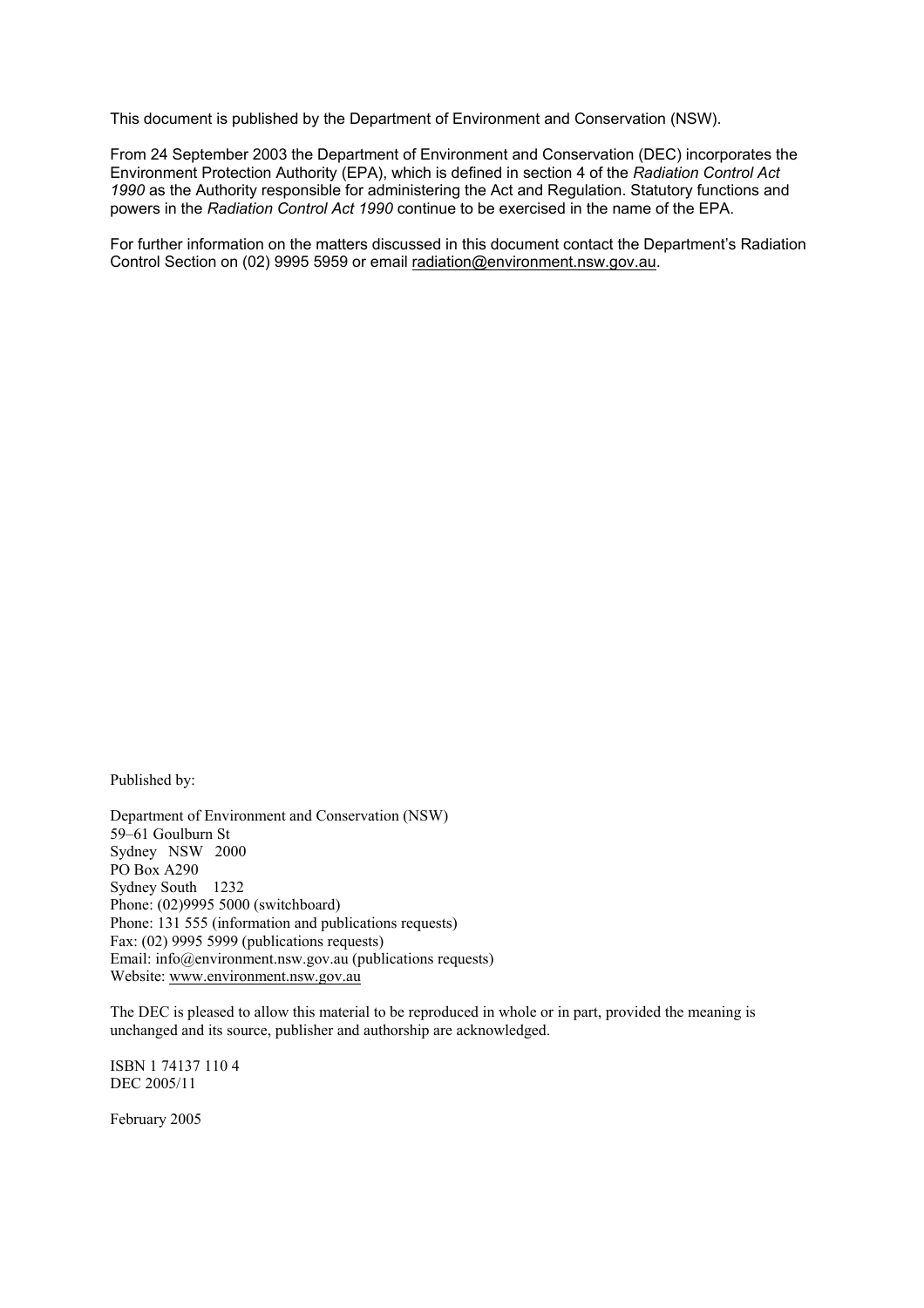# **Contents**

| 2.               |  |  |
|------------------|--|--|
| 3.               |  |  |
| $\overline{4}$ . |  |  |
|                  |  |  |
|                  |  |  |
|                  |  |  |
|                  |  |  |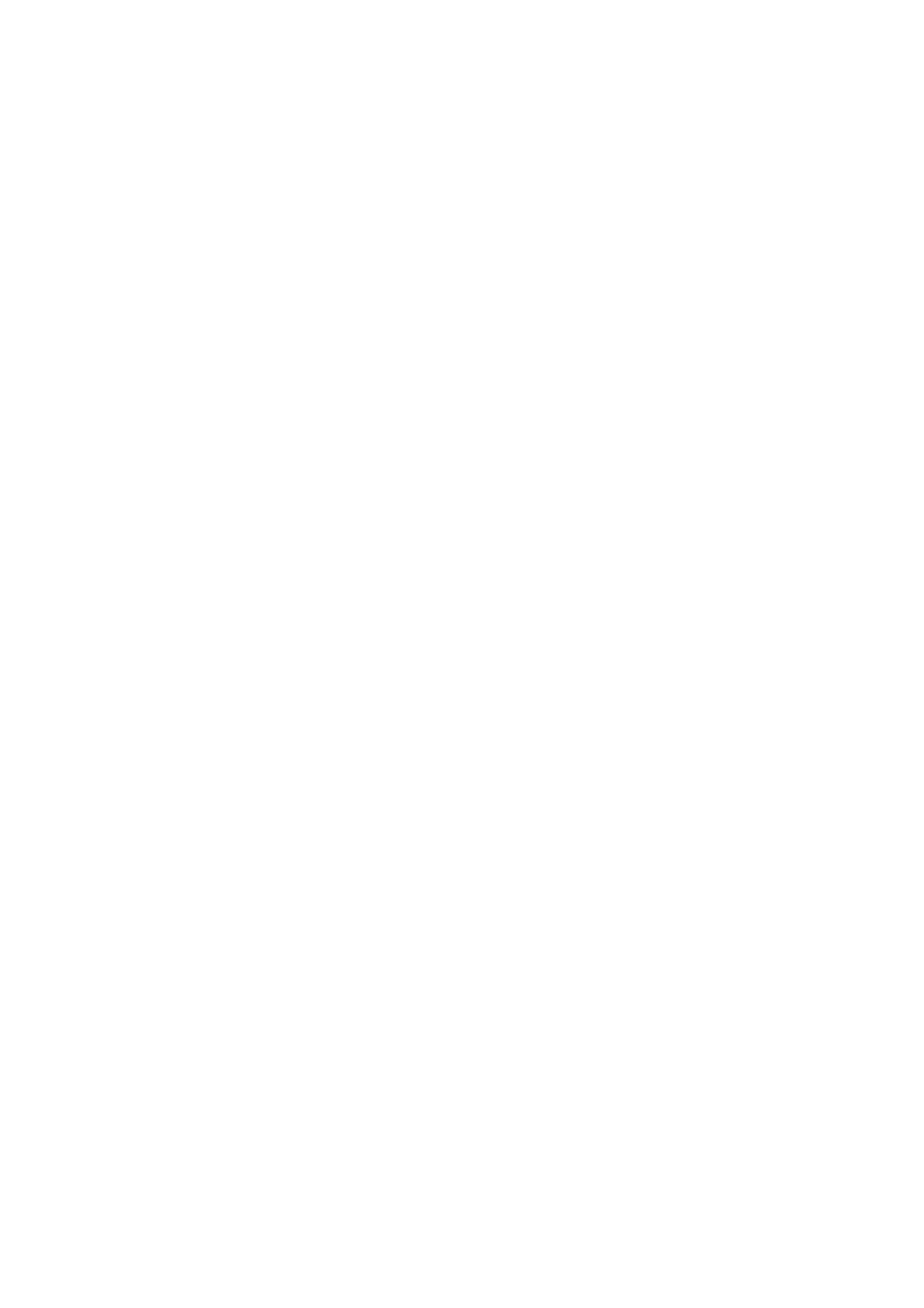## **1. Introduction**

Clause 20 of the Radiation Control Regulation (2003) requires that an employer must ensure that all monitoring devices, that are issued or installed in accordance with the requirements of Division 2 of the Radiation Control Regulation, are checked, maintained and calibrated in accordance with the conditions outlined in this Guideline. The purpose of this Guideline is to prescribe those requirements.

The monitoring devices covered in this Guideline are:

- personal monitoring devices
- portable area monitoring devices
- fixed area monitoring devices

#### **2. Personal monitoring devices**

- 2.1 A personal monitoring device is designed to measure, over a specified period of time, the radiation dose received by a person who is occupationally exposed to radiation.
- 2.2 Common personal monitoring devices include:
	- photographic film badges
	- thermoluminescent dosemeters (TLD)
	- direct reading pocket dosemeters
	- Optically stimulated devices (OSD).

Other specialised personal monitoring devices are available for monitoring the radiation dose received by a person if there is a possibility of exposure to neutron radiation.

- 2.3 Photographic film badge, TLD and OSD personal monitoring devices can be obtained from an organisation that is approved by the Regulatory Authority to offer a personal monitoring service.
- 2.4 A personal monitoring device is issued to an individual who is occupationally exposed to radiation. It is for their use only and must not be used by any other individual or for any other purpose. It must be subject to the following conditions:
	- (a) a photographic film badge must be used once only for the duration of its issue period. At the end of that period it must be returned promptly to the issuing organisation for assessment of the radiation dose that it has recorded. A new photographic film badge dosemeter is issued for the next issue period.
	- (b) a TLD or an OSD must be used for the duration of its issue period. At the end of that period it must be returned promptly to the issuing organisation for assessment of the radiation dose that it has recorded. After assessment, a replacement dosemeter may be issued for the next issue period.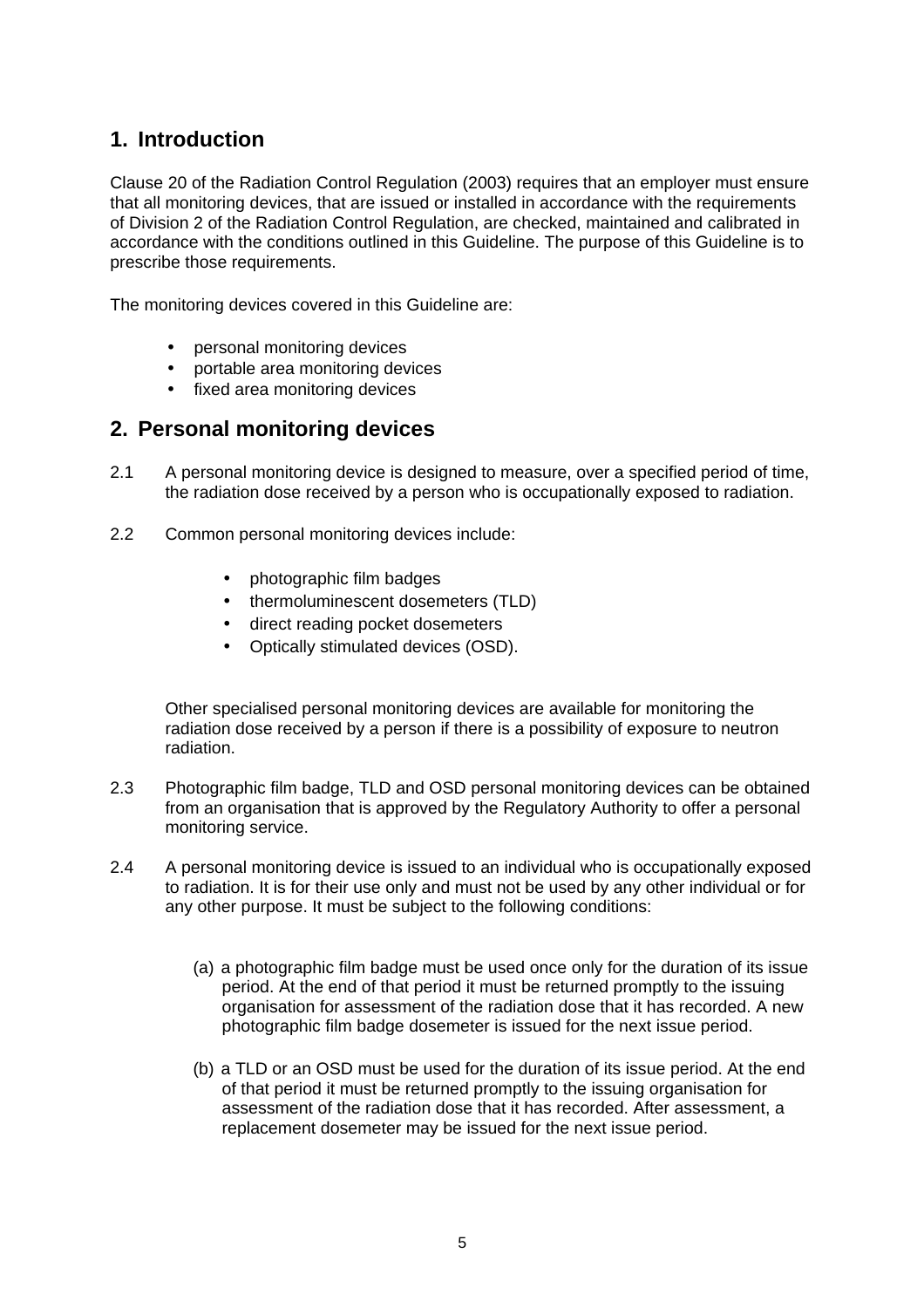- (c) a direct reading pocket dosemeter must be read at the end of the issue period. It can only be re-issued to the original wearer, or another wearer, after its reading has been noted and recorded. Preferably the reading on the direct reading pocket dosemeter must be reset to zero before it is re-issued.
- 2.5 Records of the dose received by each occupationally exposed person who is issued with a personal monitoring device must be kept by the employer as required by clause 18 of the Radiation Control Regulation 2003.
- 2.6 Care must be taken with each personal monitoring device to ensure that it is not subjected to environmental conditions or mishandling which may affect its reading or damage the device. Factors that may cause adverse effects include mechanical impact and exposure to heat, chemicals or water.

### **3. Portable area monitoring devices**

- 3.1 Portable area monitors, often known as survey meters or portable monitors, are used to measure ionising radiation dose rates or levels of radioactive contamination on surfaces in premises in which radioactive materials and/or irradiating apparatus are used. In some cases, a portable monitor designed to measure radiation dose rates may also be capable of measuring integrated doses.
- 3.2 When using an area monitor the following requirements must be observed:
	- 3.2.1 The employer must ensure that the monitor is suitable for the type of measurement for which it is to be used and that it is always fully operational and properly calibrated. If a monitor is used to measure ionising radiation dose rates, it must be capable of measuring the type of radiation being assessed over the range of energy and dose rate required. If a monitor is used to measure radioactive contamination, it must be capable of measuring the type of radiation emitted by the contamination over a sufficient range of contamination levels.
	- 3.2.2 The person using the monitor must be familiar with the instrument and its capabilities and must be able to interpret its readings correctly.
	- 3.2.3 The batteries of a portable monitor must be checked each time before use and must be replaced when the monitor battery indicator shows that this is necessary.
	- 3.2.4 Each portable monitor must be checked with a known radioactive check source each time before it is used to ensure that it is functioning correctly.
	- 3.2.5 Each portable monitor must be calibrated at least once every twelve months and each time after it has been serviced or repaired. The calibration must be traceable to a:
		- (a) national primary standard, or
		- (b) a secondary or tertiary standard that is traceable to the national primary standard.

The term 'traceable to the national standard' may be interpreted as traceable to an international standard or the primary national standard of any country.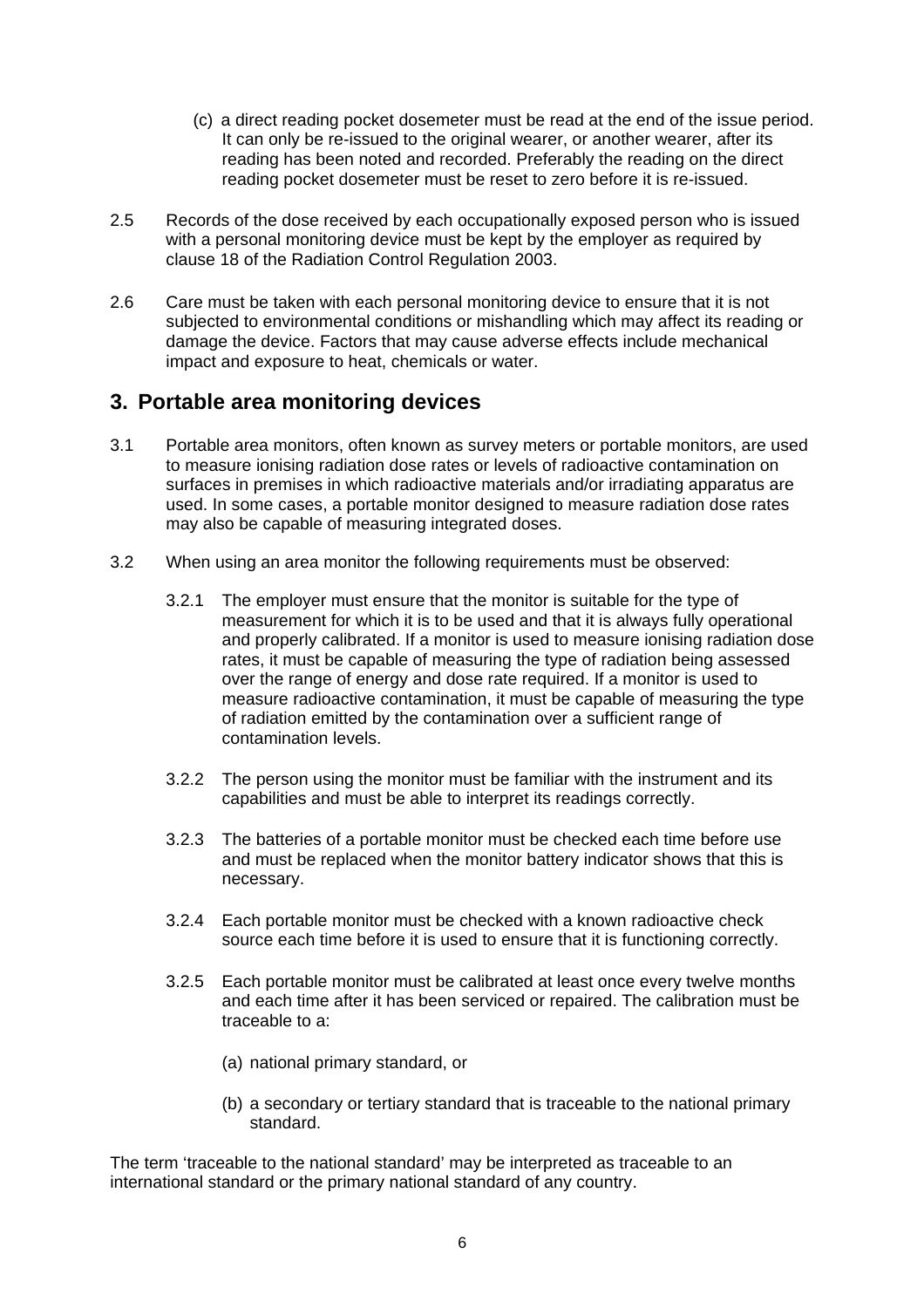### **4. Fixed area monitors**

- 4.1 A fixed area monitor is used in a specific location to indicate variations in the radiation field at that location and to provide an alarm if the dose rate, or integrated dose, at that location exceeds a specified level. A fixed area monitor may be mains-operated or battery-operated; the former is preferred.
- 4.2 Each fixed area monitor must be:
	- 4.2.1 Designed to detect the type of radiation likely to be encountered at its location.
	- 4.2.2 Provided with an indication of the condition of its batteries, if battery operated.
	- 4.2.3 Provided with a clearly audible, and/or visual alarm capable of being set to any required level.
- 4.3 Each fixed area monitor must be:
	- 4.3.1 Checked, at least once every week, with a known radioactive check source, to ensure that it is operating correctly.
	- 4.3.2 Calibrated at least once every twelve months and each time after it has been serviced or repaired. The calibration must be traceable to:
		- (a) a national primary standard, or
		- (b) a secondary or tertiary standard that is traceable to the national primary standard.

The term 'traceable to the national standard' may be interpreted as traceable to an international standard or the primary national standard of any country.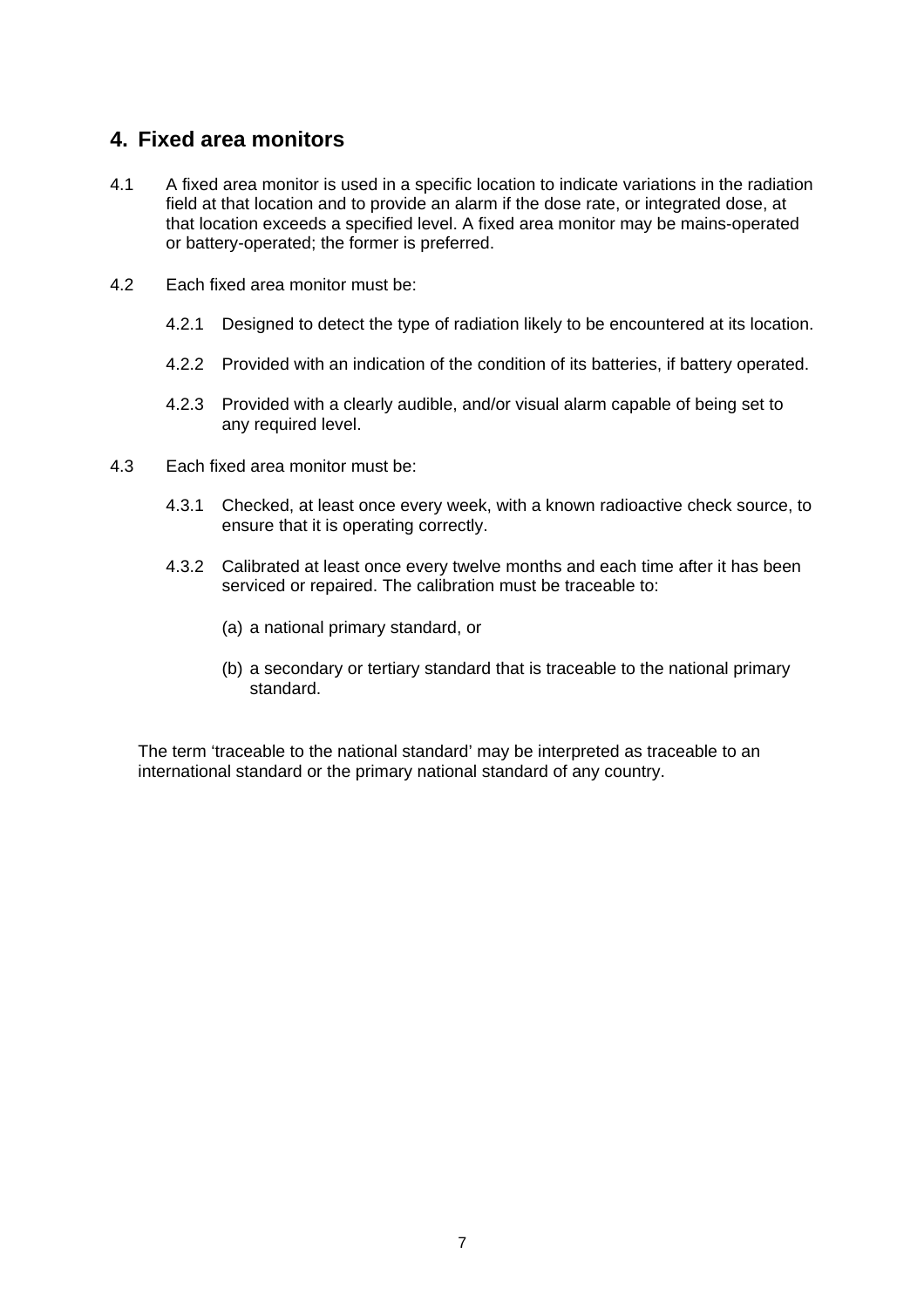#### **Calibration certificates/reports for radiation survey meters**

The information in this Appendix is provided for accredited Consulting Radiation Experts (CRE) and the organisations that calibrate radiation survey meters for CREs.

Certain Environment Protection Authority (EPA)<sup>\*</sup> guidelines, such as 'Recommendations for Minimum Standards and Safety Requirements for Fixed Radiation Gauges (Sealed Radioactive Sources)' have a requirement that the only acceptable calibration certificates for radiation survey meters are those issued by a laboratory having a national primary standard or a secondary or tertiary standard that is traceable to the national primary standard.

The term 'traceable to the national standard' may be interpreted as traceable to an international standard or the primary national standard of any country. In Australia the responsibilities for such standards are as follows:

- Exposure Australian Radiation Protection and Nuclear Safety Agency
- Activity Australian Nuclear Science and Technology Organisation
- Absorbed Dose Australian Nuclear Science and Technology Organisation.

To register or re-register a fixed radiation gauge, an inspection must be carried out by a CRE. The registration inspection report provided by the CRE to the owner after an inspection must include a copy of the calibration certificate for each radiation survey meter used.

The EPA requires that the following information must be included in a calibration certificate/report.

- 1. The calibrating organisation used by a CRE must provide a background document, to be made available to the EPA on request, which establishes how that organisation achieves traceability. This must provide details of:
	- (a) how each radiation source used in the calibration process was calibrated in accordance with the national standard
	- (b) any 'secondary standard' instrument used to calibrate the organisation's radiation sources/fields and its calibration traceability.
- 2. The calibration factor (CF) is defined as the numerical factor by which the values indicated by the radiation survey meter under calibration must be multiplied to obtain the corresponding known values obtained from the calibration, i.e.  $CF = IT/II$  (where II is the indicated reading and IT is the true reading).
- 3. The calibration certificate/report for each radiation survey meter must:

l

- 3.1 clearly explain and define all terms used on the certificate/report such as response, stability, accuracy, error etc
- 3.2 provide information on all conversion factors used in the calibration process

<sup>∗</sup> In September 2003, the EPA became part of the Department of Environment and Conservation (NSW).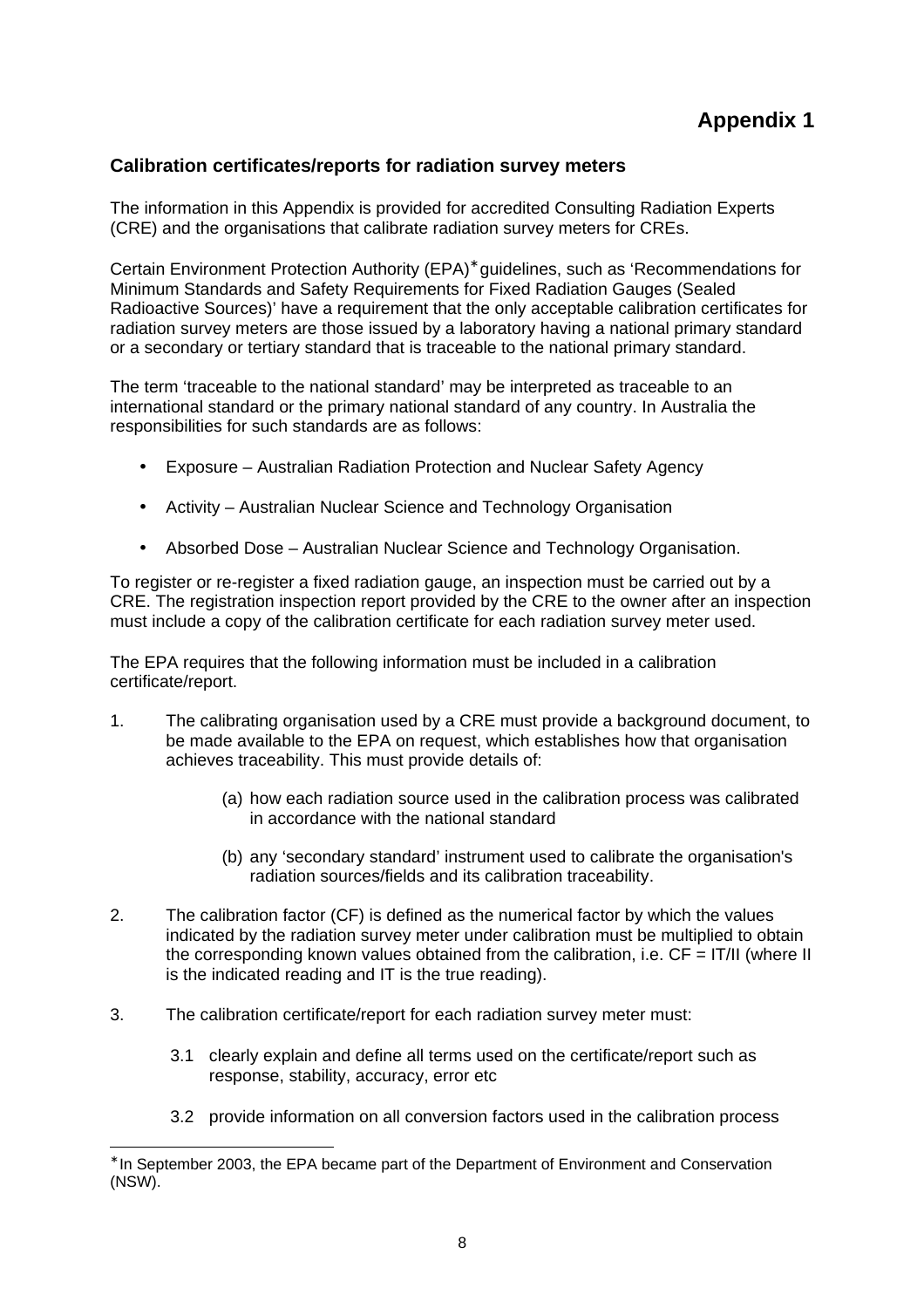- 3.3 state the confidence level of the calibration
- 3.4 include the following information, as a minimum:
	- (a) The name and address of the calibration organisation, the date of the calibration and a unique identification number which identifies the calibration certificate/report. This identification number must appear on each page of the calibration certificate/report.
	- (b) Identification date for the radiation survey meter (manufacturer, model type/number, serial number), the name and address of the owner of the radiation survey meter, the date it was received for calibration and the date of calibration.
	- (c) A description of the calibration conditions, calibration method and calibration standards used including:
		- a description of the radiation source(s) used for the calibration including its beam quality or energy, the distance from the source to the calibration position, the size of the field at the calibration position and the exposure rate, kerma rate or absorbed dose rate during calibration
		- a description of reference conditions of the radiation survey meter i.e. method of use during calibration, switch positions and scale points at which the calibration was carried out and angle of the detection device relative to the radiation beam axis
		- a detailed description of the calibration procedure i.e. direct substitution technique
		- details of the secondary standard instrument used by the calibration organisation and the date of its most recent calibration traceable to a national primary standard.
	- (d) The calibration factor(s) to be used with the radiation survey meter under calibration, specifying how it is to be applied to the responses of that meter:
		- the temperature, pressure and humidity at which the calibration factor has been normalised must be stated, where appropriate;
		- the uncertainty, or accuracy, associated with the calibration factor must be stated together with an explanation of its derivation.
	- (e) Where there is an applicable legal requirement for the period within which the radiation survey meter must be recalibrated, the date of recalibration must be specified, otherwise a recommended recalibration date must be specified.
	- (f) The signature and position of the person responsible for calibration at the calibration organisation must be provided. The signature(s) or initials of the person(s) who carried out the calibration must be provided on every page containing any calibration data in the calibration certificate/report.